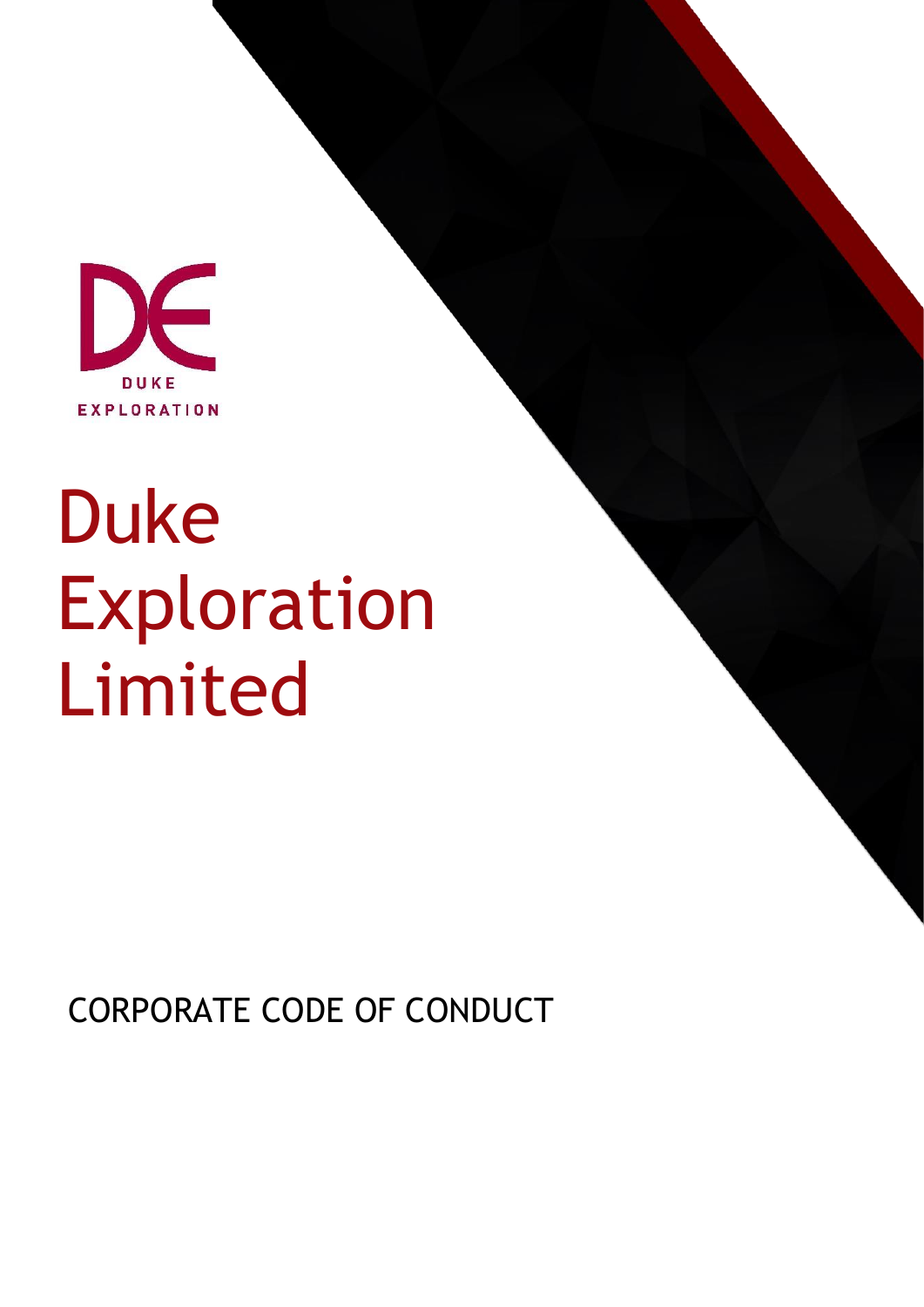

# **DUKE EXPLORATION LIMITED**

ABN 28 119 421 868

#### **1 OVERVIEW**

It is Company policy that Duke Exploration Limited ACN 119 421 868 (the **Company**) and its subsidiaries (if any) (the **Group**) conducts its activities with honesty, integrity and high ethical standards.

This Code of Conduct (the **Code**) applies to anyone employed by the Group including key management personnel, employees, contractors and consultants (collectively, the **Officers**). This Code sets out the ethical standards required of Officers of the Group to ensure compliance with this Code when dealing with each other, shareholders, other stakeholders and the broader community.

Key management personnel comprise the Managing Director, the Managing Director's direct management reporters and the non-executive Directors of the Company (collectively the **Executive Officers**).

# **2 COMMITMENT OF THE BOARD AND EXECUTIVE OFFICERS**

The Board and Executive Officers of the Group expect Officers to act with honesty, integrity and objectivity, striving at all times to enhance the reputation and performance of the Group.

This Code is endorsed by the Board and Executive Officers of the Company, and all Officers of the Group are to apply the principles of this Code.

#### **3 GENERAL PRINCIPLES AND OBLIGATIONS**

The Code imposes the following principles and obligations on Officers of the Group:

- $\bullet$   $\Box$  to comply with the laws and regulations which apply to the Group and its operations;
- $\Box$  to not knowingly participate in any illegal or unethical activity;
- $\Box$  to comply with this Code and the other policies and guidelines of the Group;
- to act in the best interests of the Group as a whole, and with honesty, integrity and fairness;
- to not act in a way which would be likely to negatively affect the Group's reputation;
- to not take advantage of the Group's property, information or position within the Group for personal gain, or to compete with the Group;
- to not take advantage of, or misuse a third party's property or information;
- to use due care and diligence in fulfilling the functions of their position and exercising the powers attached to their employment;
- to recognise that their primary responsibility is to the Company's shareholders as a whole;
- to not directly or indirectly offer, pay, solicit or accept bribes, secret commissions or other similar payments or benefits in the course of conducting business; and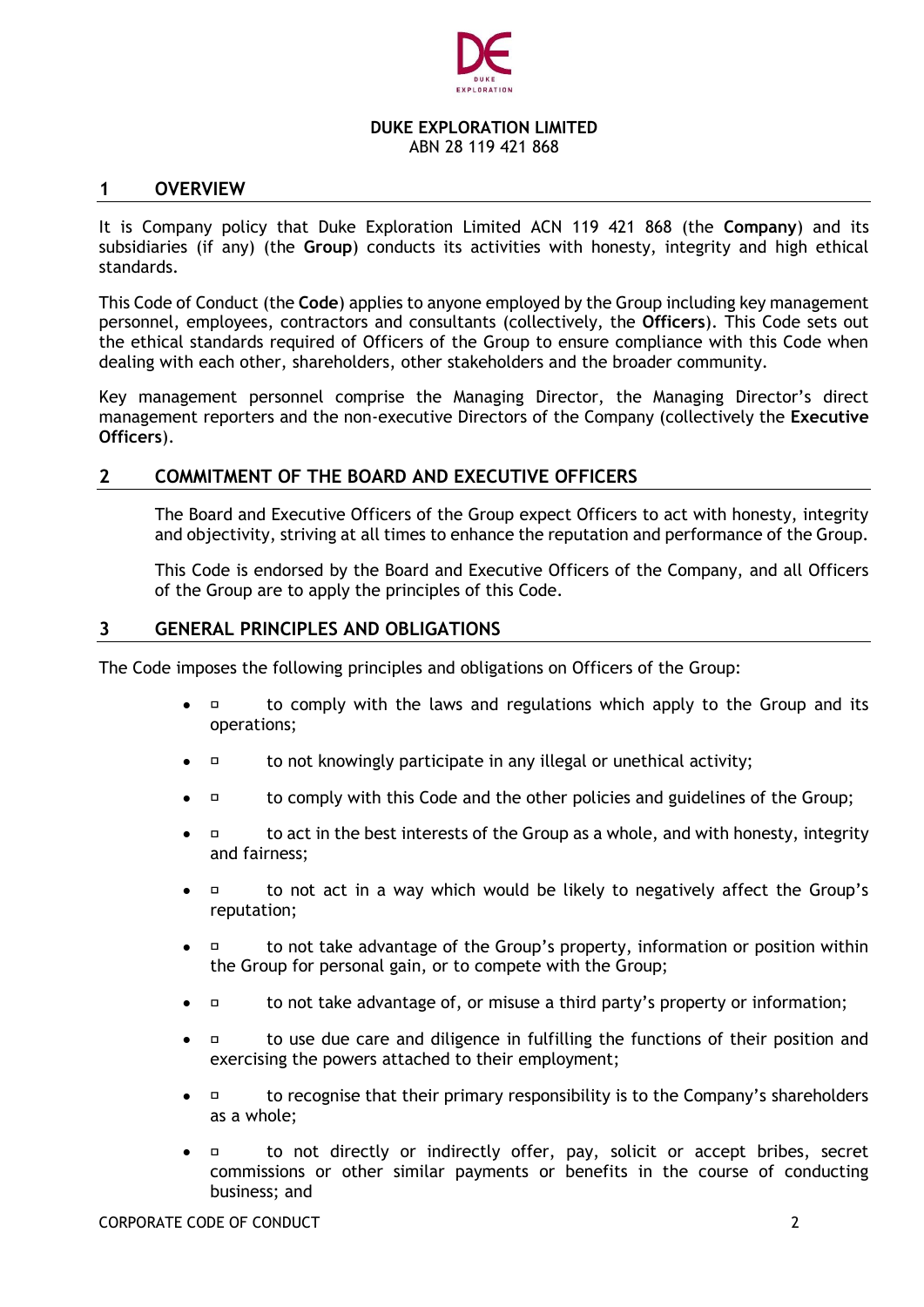• comply with the spirit as well as the letter of the law, including but not limited to adhering to the Corporations Act 2001 (Cth) (**Corporations Act**), and with the principles of this Code and any other Group policies and guidelines.

The Group views breaches of this Code as serious misconduct. Officers who have become aware of any breaches of this Code must report the matter immediately to their manager or the Company Secretary.

# **4 RESPONSIBILITIES**

#### **4.1 Responsibilities to shareholders and the financial community**

The Group's primary objective is to create shareholder value through successful exploration, evaluation, development and mining of its projects.

The Group treats all shareholders equally, and values communication with shareholders, other stakeholders and the public at large.

#### **4.2 Responsibilities to the community**

Wherever possible the Group undertakes to act responsibly towards the environment.

The Group has a strong commitment to the improvement of society as well as the communities it operates in, and encourages the support of charitable, civic, educational and cultural causes.

The Group does not directly or indirectly participate in party politics, nor make payments to political parties or individual politicians in any country.

The Group will act with honesty, integrity and fairness in all dealings with the community.

#### **4.3 Responsibilities to the officers**

#### (a) **Safety and health**

The Group values its Officers and aims to achieve an incident free workplace by ensuring all duties are performed correctly from the outset, and that high standards of safety and health is achieved in all the activities in which the Group is engaged.

The Group will provide a safe and healthy working environment for all Officers, and seeks continuous improvement in all aspects of the Group's work processes and procedures. The Group will not tolerate any risk to the health and safety of Officers caused by Officers presenting to work while under the influence of drugs or alcohol.

#### (b) **Employment**

The Group is committed to the following employment practices:

- $\bullet$   $\Box$  creating a safe and non-discriminatory workplace;
- equal employment opportunity and decisions on hiring, salary, benefits, advancement, termination or retirement, and will be based solely on an employee's ability to do the job. There will be no unfair or unlawful discrimination;
- the Group will comply with all relevant laws and regulations regarding employment;
- Officers of the Group will comply with all relevant laws and regulations concerning their employment;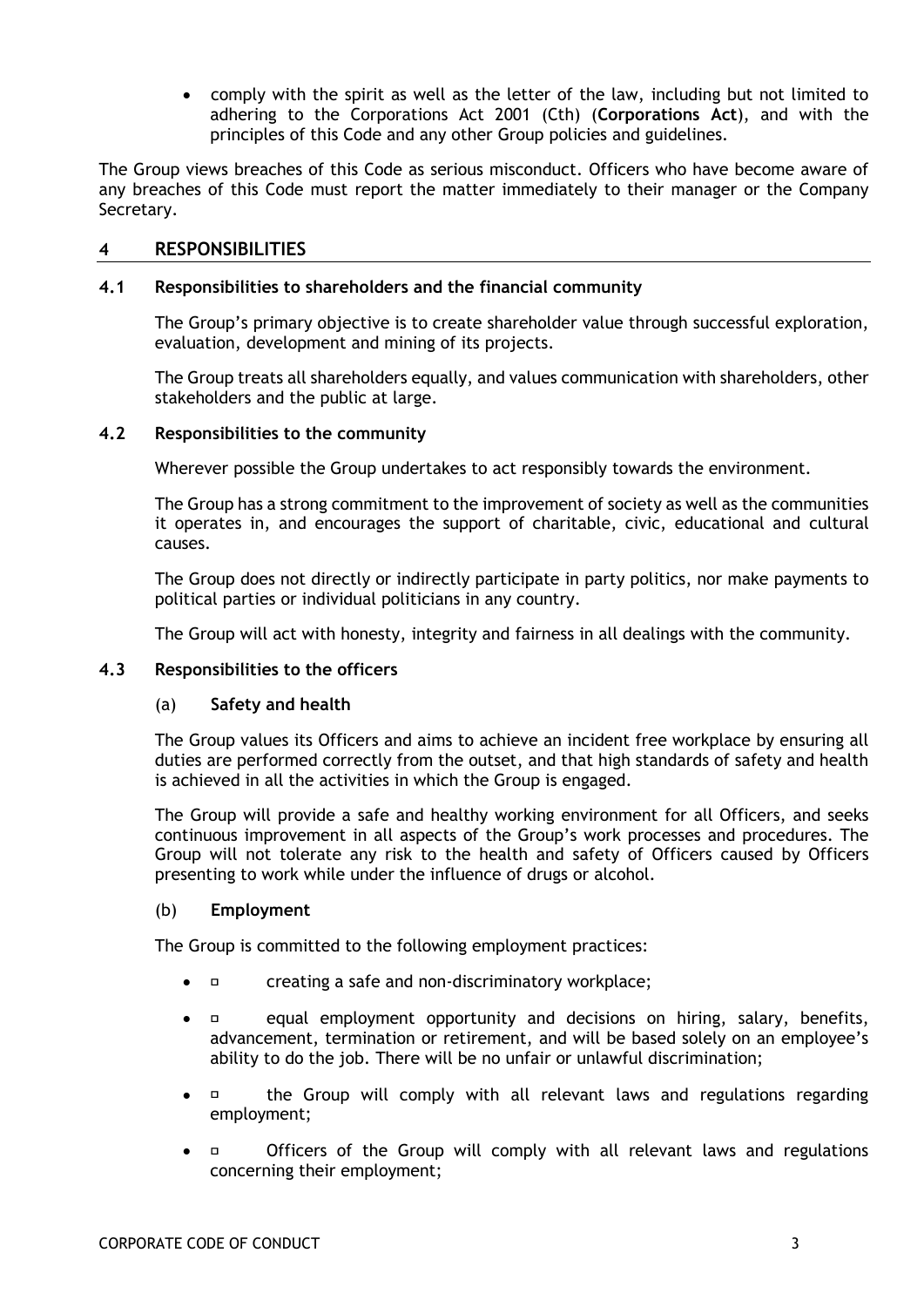- the Group will promptly investigate all allegations of harassment, bullying, victimisation, or discrimination, and will appropriate corrective action where necessary;
- the Group will comply with all labour awards, collective agreements and individual employment contracts; and
- the Group will adopt good practice job evaluation methodology and generally position its remuneration structures at the average of the market. The Group will reward for exceptional performance through the use of appropriate incentives.

#### (c) **Conflict of interest**

#### (i) **Director conflicts:**

At all times Directors must be able to act in the best interests of the Group. Where the interests of associates, personal interest of a Director or a Director's family may conflict with those of the Group, the director must immediately disclose such conflict and either:

- (a) eliminate the conflict; or
- (b) abstain from participating in any discussion or decision-making process in relation to the subject matter of the conflict, in accordance with s195 of the Corporations Act.

Executive Directors must always be alert to the potential for a conflict of interest between their roles as executive managers and their fiduciary duty as Directors.

Directors will be guided by the constitution, and will ensure that they abide by the provisions in the Corporations Act governing conflicts of interest together with the Group's policies and guidelines. Where there is doubt, the matter should be raised with the Chairman or the Chairman of the Audit and Financial Risk Committee, as relevant.

#### (ii) **Personal conflicts:**

Personal conflicts may arise in circumstances where some or all of a person's interests may affect or have the potential to affect, or have the perception of affecting an Officers ability to properly undertake his or her role, or make an appropriate decision or otherwise be divergent with the interests of the Group. Such interests could involve financial, personal or other interests of an Officer or family member or associated person or entity of the Officer.

Where a personal conflict arises or may arise, an Officer must disclose the nature of this conflict to his or her manager. The manager will ensure that measures are put in place to protect parties affected by the personal conflict. This may include:

- (c) the conflicted or potentially conflicted Officer does not participate in the relevant decision or activity;
- (d) the conflict is disclosed to third parties affected by the conflict; and
- (e) the conflicted or potentially conflicted Officer is not the sole decision maker on the matter.

#### **4.4 Directors**

The following additional comments apply to Directors of the Company and aims to ensure Directors have a clear understanding of the Group's expectations of their conduct.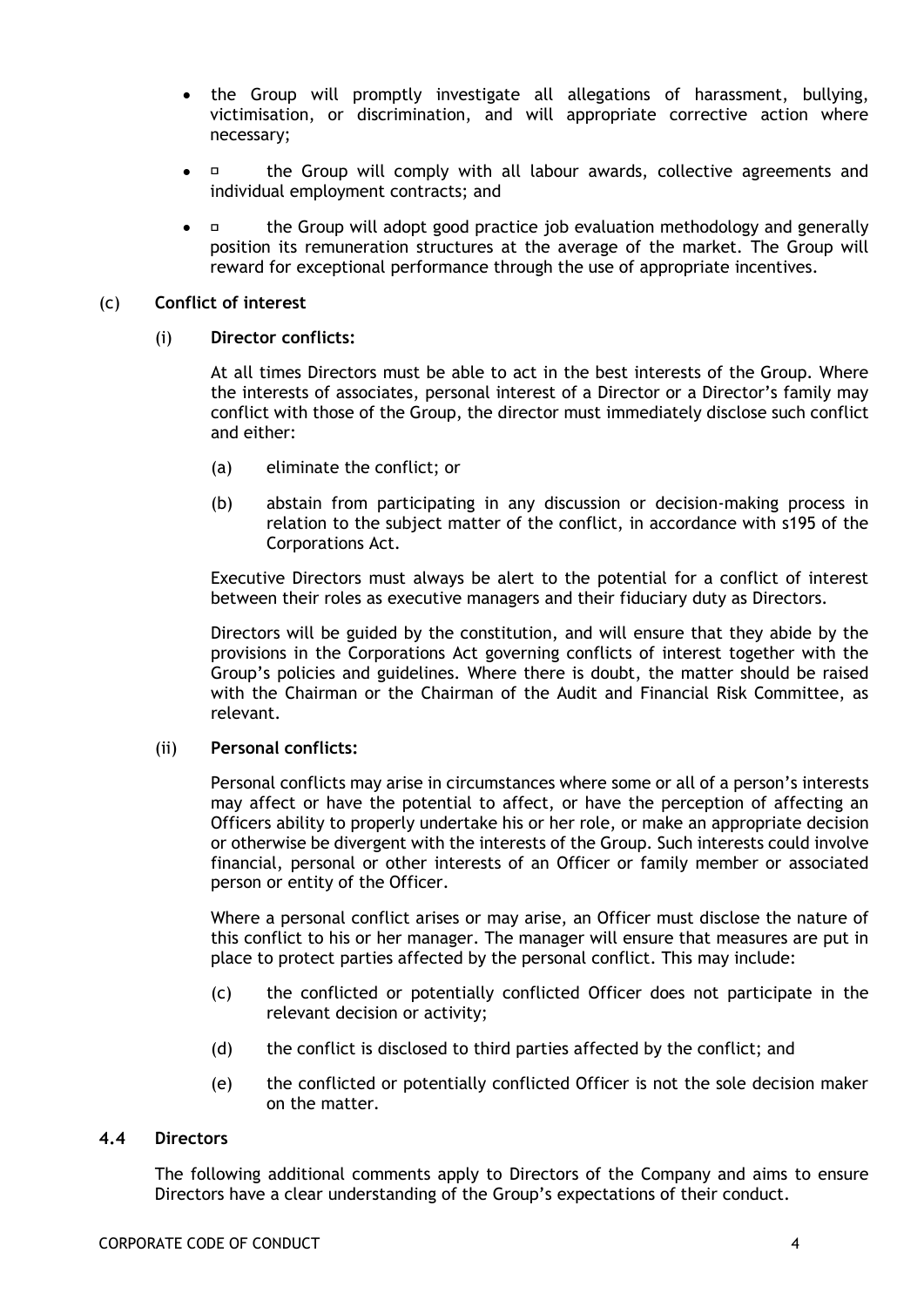#### (a) **Fiduciary duties**

All Directors have a fiduciary relationship with the shareholders of the Company. A Director occupies a unique position of trust with shareholders, which makes it unlawful for Directors to improperly use their positions to gain improper advantage for themselves.

#### (b) **Duties of Directors**

Each Director must ensure that the Group is properly managed to protect and enhance the interests of all shareholders. To this end, Directors need to devote sufficient time and effort to understanding the Group's operations. Directors will ensure that shareholders and the Australian Securities Exchange are informed of all material matters which require disclosure and will fully disclose any conflicts of interest.

#### **4.5 Insider trading**

Insider trading is a criminal and civil offence under the Corporations Act. A person who engages in insider trading may be subject to both civil and criminal penalties.

Information concerning the activities or proposed activities of the Group, which is not public and which could materially affect the Company's share price must not be used for any purpose other than valid Group requirements.

The Company's Securities Dealing Policy outlines a policy in respect of trading in shares of the Company, and is available on the Group's website [http://www.Duke-Exploration.com.au.](http://www.duke-exploration.com.au/)

#### **4.6 Persons carrying out the functions of Managing Director and Chief Financial Officer**

It is the responsibility of the persons carrying out the function of Managing Director and Chief Financial Officer to provide written assurances to the Board that in all material respects:

- (a) the financial records of the Group have been properly maintained in accordance with s286 of the Corporations Act;
- (b) the financial reports submitted to the Board represent a true and fair view of the Group's financial position, and comply with Australian Accounting Standards;
- (c) any other matters that are prescribed by the regulations for the purposes of s295A (2) of the Corporations Act in relation to financial reports are satisfied; and
- (d) that the risk management and internal compliance and control which implement the policies of the Board are operating efficiently and effectively.

#### **5 FAIR TRADING AND DEALING**

The Group, its Officers and representatives are firmly committed to upholding the Competition and Consumer Act 2010 (Cth).

All Officers are expected to behave with integrity in their dealings with customers, competitors, shareholders, government, employees, suppliers and the community. In addition, the Group expects Officers to perform their duties in a professional manner, and to act fairly, honestly and objectively, and only deal with business partners who demonstrate similar ethical and responsible business practices.

Gifts, personal services, discounts or other gratuities are not to be accepted by Officers without careful consideration. Where such items are offered, Officers must exercise extreme care and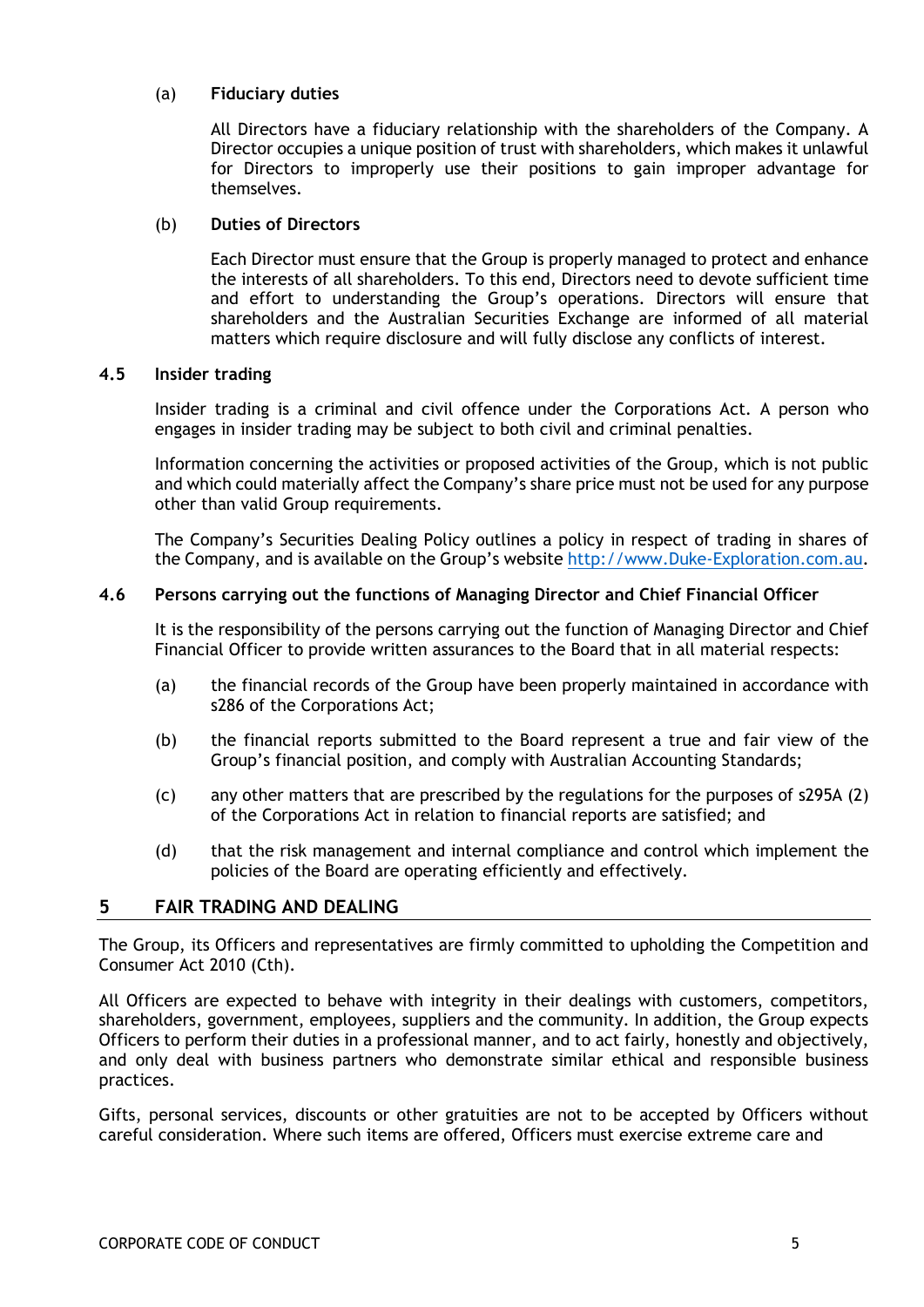consider the monetary value of the item, local custom and legal requirements before considering acceptance of such items.

# **6 COMPLIANCE WITH APPLICABLE LAW**

The Group is subject to various legal requirements in relation to the conduct of the Group's operations. These might relate to financial, disclosure, fair trading, environmental, occupational health and safety, trade practices and other requirements.

The Group is committed to compliance with the duties and obligations which apply to it under any laws, legislation or regulations of any jurisdictions relevant to the business of the Group.

# **7 IMPROPER USE OF THEFT OF GROUP PROPERTY**

Officers are responsible for protecting the Group's property and assets, and will safeguard them from loss, theft and unauthorised use.

The Group's property and assets include but are not limited to, cash, securities, business plans, third party information, intellectual property (computer programs, software, models and other items), confidential information, office equipment and supplies.

## **8 CONFIDENTIALITY**

Officers must not breach their confidentiality obligations to the Group. In addition, officers must treat confidential information belonging to a third party that may be obtained in the course of their duties as if it were confidential information belonging to the Group.

## **9 COMPLIANCE WITH THE CODE**

All Officers must promote this Code.

Officers must immediately report any concern about a possible breach of the Code, or any Reportable Matter, initially to their immediate manager. Any Officer who in good faith reports a breach or a suspected breach will not be subject to any retaliation or recrimination for making that report.

Reports will be dealt with via a staged escalation process which will ensure that Officers are not disadvantaged in any way for reporting, the matter is dealt with promptly and fairly, and that sensitive information is dealt with appropriately.

A **Reportable Matter** is any concern about the following conduct, or the deliberate concealment of such conduct:

- $\Box$  financial irregularity (including a fraud against the Group or a customer);
- corrupt conduct;
- criminal conduct;
- failure to comply with any legal or regulatory obligation;
- unfair or unethical dealing with a customer; and
- unethical or other serious improper conduct, including breaches of Group policies.

Officers who breach the policies outlined in the Code may be subject to disciplinary action, including in the case of serious breaches, dismissal.